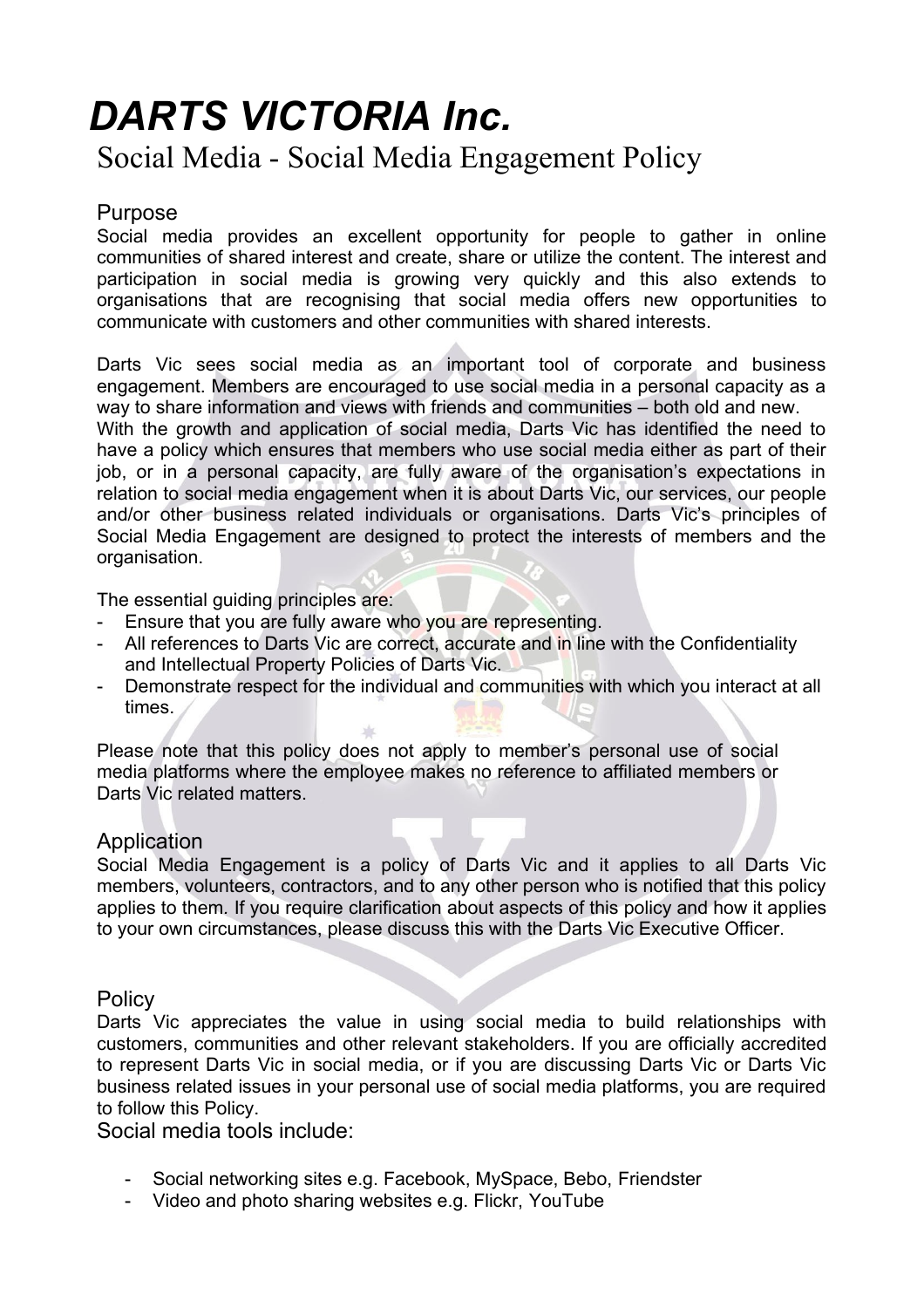- Micro-blogging sites e.g. Twitter
- Weblogs, including corporate blogs, personal blogs or blogs hosted by traditional media publications
- Forums and discussion boards such as Whirlpool, Yahoo! Groups or Google Groups
- Online encyclopedias such as Wikipedia
- Any other web sites that allow individual users or companies to use simple publishing tools.
- Not restricted to listed services. But to also include private messenger apps.

Darts Vic principles of Social Engagement apply as following:

- You are authorised to represent Darts Vic on social media platforms and are using a social media platform for business purposes. Further information is outlined below.
- You choose to make references to Darts Vic, its people, products or services, and/or other business related individuals or organisations when you are using a social media platform in a personal capacity. Further information is outlined in below.

#### *Darts Vic's Social Media Engagement Policy does not apply to personal use of social media platforms where you make no reference to Darts Vic related matters.*

# Social Media Engagement for Business Purposes

Before you operate as a representative of Darts Vic on a social media platform, you must have approval from your manager and demonstrate that you are fully aware of this policy and procedures. This section details how you will represent Darts Vic as part of your job responsibilities.

#### Representation

You are required to:

- Disclose that you are a Darts Vic affiliated member and be clear about which area you are representing and what your role and accountabilities are;
- Disclose only publicly available information. You must not comment on or disclose confidential Darts Vic information (such as financial information, future business performance, business plans, imminent departure of key executives).

If you require clarification about what Darts Vic information is in the public domain, you should refer to Darts Vic management.

#### **Responsibility**

You are required to:

- Ensure that any content you publish is factually accurate and complies with relevant company policies, particularly those relating to confidentiality and disclosure (see References section below);
- Ensure that you have received the appropriate internal clearances and approvals in accordance with Darts Vic's policy for releasing information in the public domain
- Only offer advice, support or comment on topics that fall within your area of responsibility at Darts Vic. For other matters, seek advice from management alert, if the situation requires a real time response, let the other party know that the request has reached Darts Vic for response;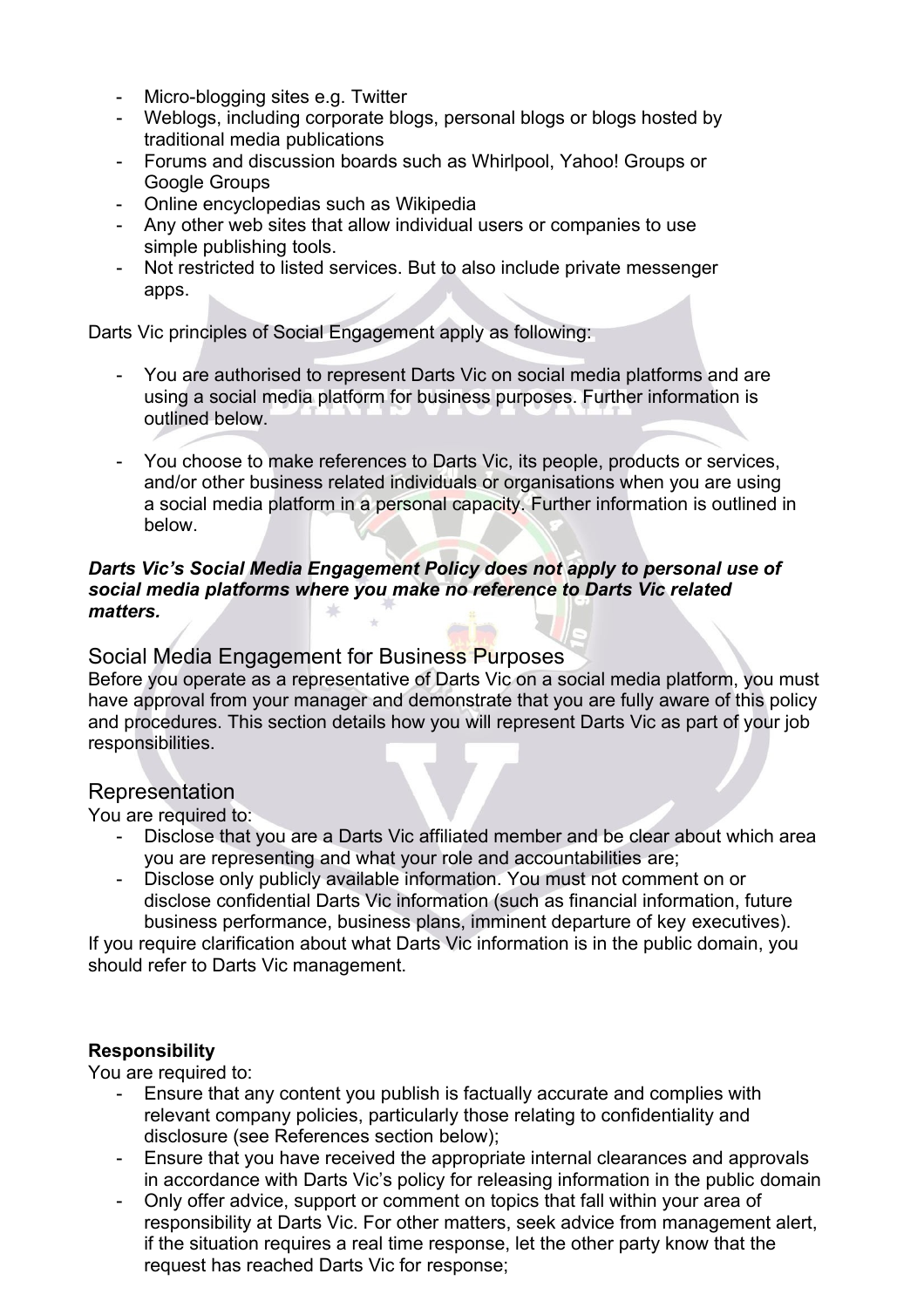- Ensure you do not post material that is obscene, defamatory, threatening, harassing, discriminatory or hateful to another person or entity, including Darts Vic, its members, employees, its contractors, its partners, its competitors and/or other business related individuals or organisations;
- Ensure you do not disclose other people's personal information in social media venues, and comply with the Privacy Policy

#### **Respect**

You are required to:

- Be respectful of all individuals and communities with which you interact online;
- Be polite and respectful of others' opinions, even in times of heated discussion and debate;
- Adhere to the Terms Of Use, and seek to conform to the cultural and behavioural norms, of the social media platform being used;
- Respect copyright, privacy, financial disclosure and other applicable laws when publishing on social media platforms. Check with management if you are not certain about what you can reproduce or disclose on social media platforms.

# Personal Uses of Social Media Platforms

This Social Media Engagement policy is applied if you choose to make references to Darts Vic, its people, members or services, its competitors, and/or other business related individuals or organisations when you are using a social media platform in a personal capacity. It is important in these circumstances that readers of your posts do not misconstrue your personal comments as representing an official Darts Vic position.

#### **Representation**

You are required to:

- Identify yourself as a Darts Vic affiliated member or volunteer if you refer to Darts Vic, its people, members and services, its competitors and/or other business related individuals or organisations;
- Ensure you do not imply in any way that you are authorised to speak on Darts Vic's behalf;
- Ensure you do not knowingly use the identity of another Darts Vic member or an employee of a Darts Vic partner or competitor (including name or variation of a name);
- Be mindful during your social media engagements of the importance of not damaging the organisation's reputation, interests and/or bringing Darts Vic into disrepute;
- Disclose only publicly available information. You must not comment on or disclose confidential Darts Vic information (such as financial information, future business performance, business plans, imminent departure of key executives). If you require clarification about what Darts Vic information is in the public domain, you should consult management.
- Not include Darts Vic's logos or trademarks in your postings.

#### **Responsibility**

You are personally responsible for the content of your posts online. In this context, you have a responsibility to ensure that:

- Any information about Darts Vic's services that you provide is informed and factually accurate. If you wish to express your opinions please state they are your